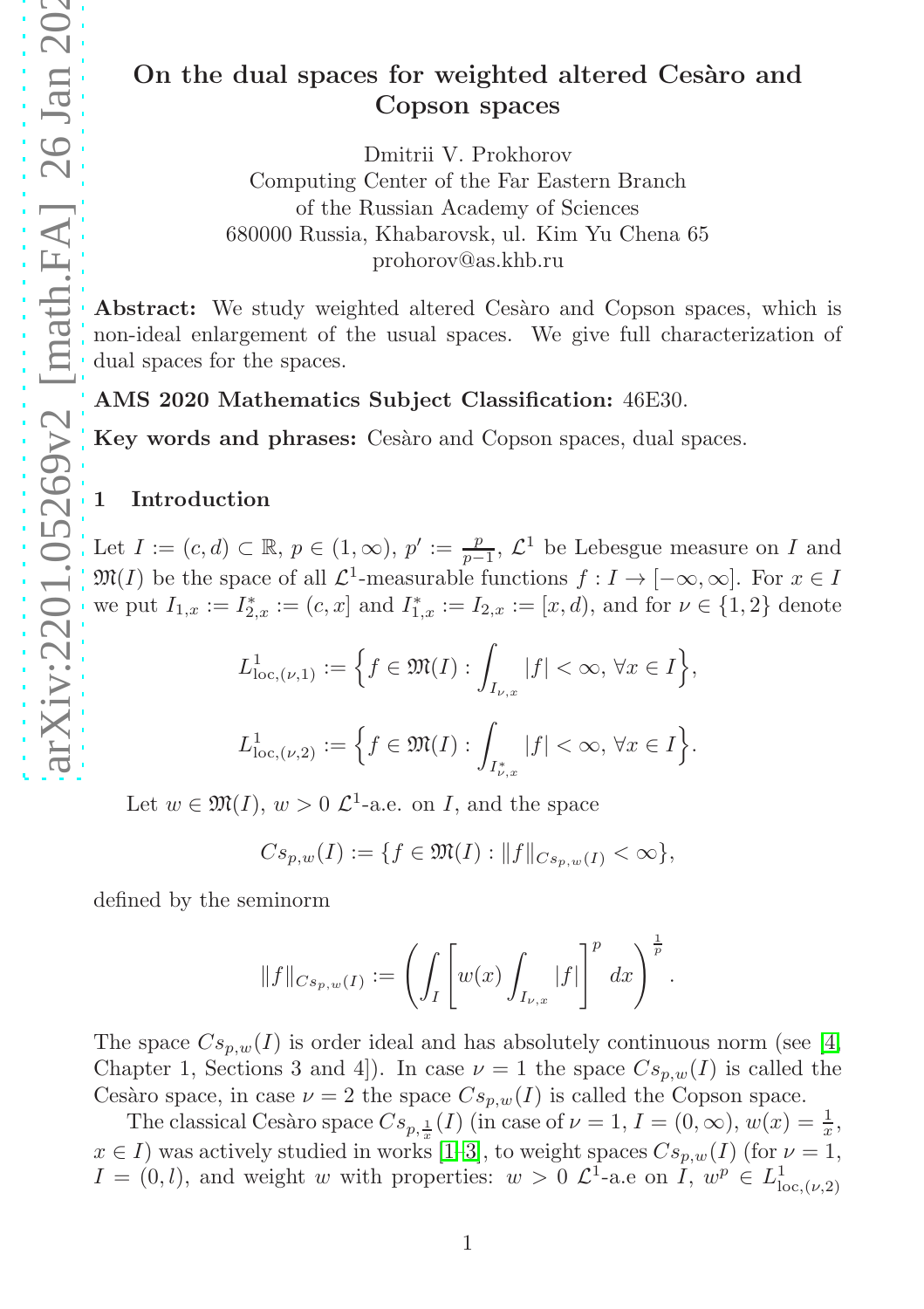and  $\int_I w^p = \infty$ ) are devoted the article [\[5\]](#page-10-2), some abstract Cesàro spaces are considered in [\[7\]](#page-10-3). One of the first problems was the problem of describing the associated space (see  $[4, Chapter 1, Section 2]$ ) and dual space for the Cesaro space. In [\[5,](#page-10-2) Theorem 3.9] the description of associated space with  $Cs_{p,w}(I)$  is given with help of essential  $\int_{I^*_x} w^p$ -concave majorant (see [\[5,](#page-10-2) Definition 2.11]).

Let  $(X, \|\cdot\|_X)$  be normed space of  $\mathcal{L}^1$ -measurable functions on I. For any  $Y \subset X$  and  $g \in \mathfrak{M}(I)$  we denote

$$
J_X(g;Y) := \sup_{h \in Y, h \neq 0} \frac{| \int_I h g |}{\|h\|_X}, \quad \mathbf{J}_X(g;Y) := \sup_{h \in Y, h \neq 0} \frac{\int_I |h g|}{\|h\|_X}
$$

.

If  $Y = X$ , then we write  $J_X(g)$  and  $\mathbf{J}_X(g)$  instead of  $J_X(g; X)$  and  $\mathbf{J}_X(g; X)$ , respectively. The space associated (Köthe dual space) with a normed space  $X$ is

$$
X'_s:=\{g\in\mathfrak{M}(I):\|g\|_{X'_s}:=\mathbf{J}_X(g)<\infty\}.
$$

Note for some spaces the value  $J_X(q)$  and  $J_X(q)$  may be differ. Therefore, it makes sense to consider the problem of describing the space

$$
X'_w := \{ g \in \mathfrak{M}(I) : ||g||_{X'_w} := J_X(g) < \infty \},
$$

which is the subspace  $X^*$  of all continuous functionals of the form  $f \mapsto \int_I fg$ ,  $f \in X$ . The down-spaces  $X_{\alpha,s}^{\downarrow}$ ,  $X_{\alpha,w}^{\downarrow}$ , where  $\alpha \in \{s,w\}$ , are defined by formulas  $Y_{\alpha} := \{ h \in X'_{\alpha} : h \geq 0, h \downarrow \}$  and

$$
\begin{aligned} X_{\alpha,s}^{\downarrow} &:= \{g \in \mathfrak{M}(I): \|g\|_{X_{\alpha,s}^{\downarrow}} := \mathbf{J}_{X_{\alpha}'}(g;Y_{\alpha}) < \infty\}, \\ X_{\alpha,w}^{\downarrow} &:= \{g \in \mathfrak{M}(I): \|g\|_{X_{\alpha,w}^{\downarrow}} := J_{X_{\alpha}'}(g;Y_{\alpha}) < \infty\}. \end{aligned}
$$

Remark that  $J_{Cs_{p,w}(I)}(g) = \mathbf{J}_{Cs_{p,w}(I)}(g)$  for any  $g \in \mathfrak{M}(I)$ , and hence  $(Cs_{p,w}(I))'_{s} = (Cs_{p,w}(I))'_{w}.$ 

If  $w^p \in L^1_{loc,(\nu,2)}$  and  $w > 0$   $\mathcal{L}^1$ -a.e. on I then the set of simple function with compact support in I is subset of  $C_{s_p,w}(I)$ , and there is the embedding  $C_0^{\infty}(I) \subset Cs_{p,w}(I)$ . In this case, since  $Cs_{p,w}(I)$  is order ideal and it has absolutely continuous norm, for a  $\Lambda \in (Cs_{p,w}(I))^*$  there exists  $g \in (Cs_{p,w}(I))'$ such that  $||\Lambda||_{(Cs_{p,w}(I))^*} = ||g||_{(Cs_{p,w}(I))'_s}$  and  $\Lambda f = \int_I fg, f \in Cs_{p,w}(I)$  (see [\[4,](#page-10-0) Chapter 1, Theorem 4.1]).

We assume

<span id="page-1-0"></span>
$$
I := (c, d) \subset \mathbb{R}, \ p \in (1, \infty), \ \nu \in \{1, 2\}, \ w^p \in L^1_{loc, (\nu, 2)}, \ w > 0 \ \mathcal{L}^1
$$
-a.e. on  $I$ . (1)

In the present paper we study weighted altered Cesaro-Copson space

$$
Ch_{p,w}(I) := \{ f \in L^1_{\text{loc},(\nu,1)} : ||f||_{Ch_{p,w}(I)} < \infty \},\
$$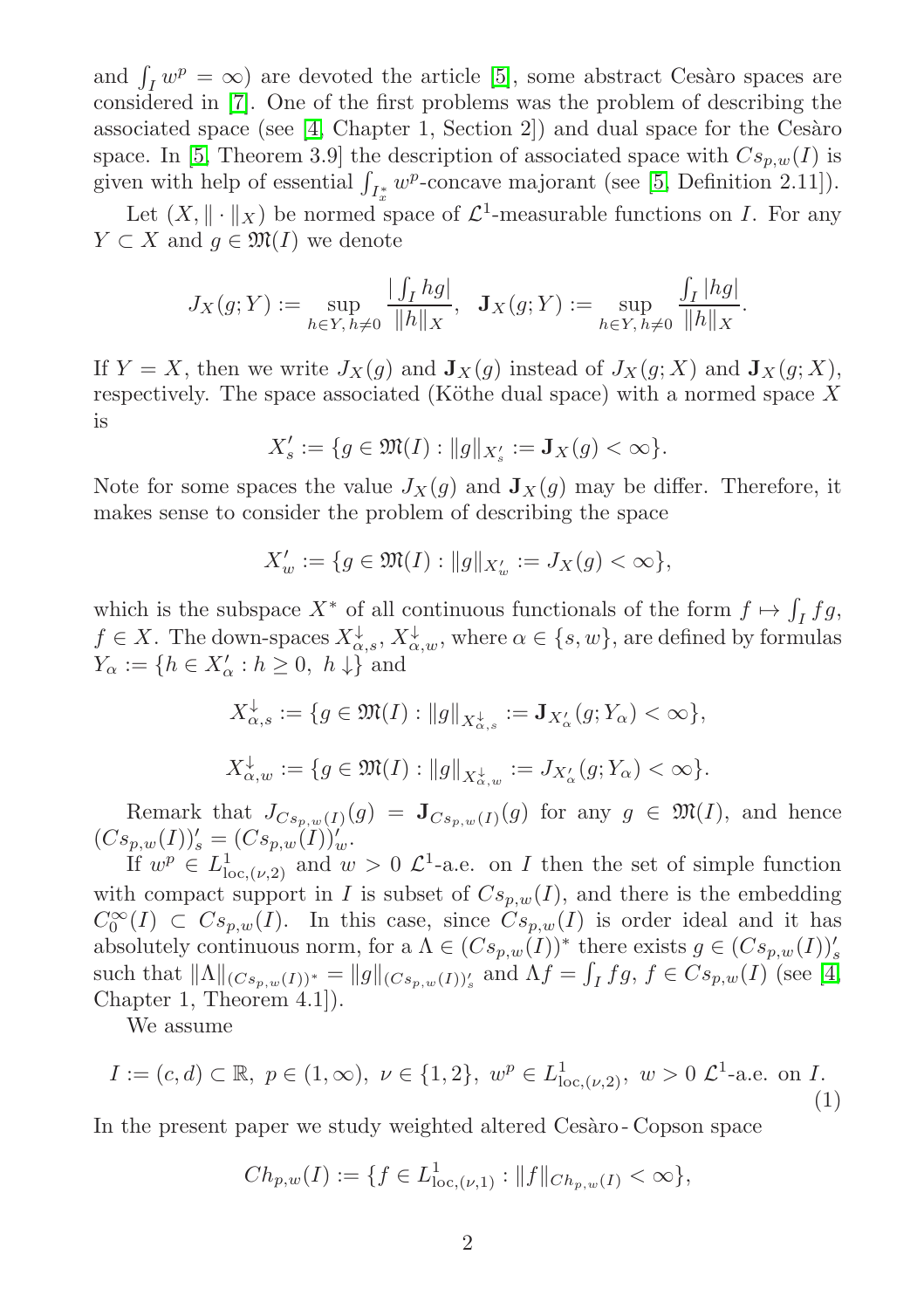defined by the seminorm

$$
||f||_{Ch_{p,w}(I)} := \left(\int_I \left| w(x) \int_{I_{\nu,x}} f \right|^p dx \right)^{\frac{1}{p}}.
$$

Altered Cesàro - Copson space (sometimes called Cesàro - Copson spaces of non-absolute type) with power weight appears (see  $[8, 11]$  $[8, 11]$ ) during describing the associated space for the one weighted Sobolev space of first order on real line [\[9,](#page-10-6) [10\]](#page-10-7).

The paper is organized as follows: In Section 2 we prove density  $Cs_{p,w}(I)$ in  $Ch_{p,w}(I)$  and the equality  $(Ch_{p,w}(I))'_{s} = \{0\}$ . In Section 3 we give full characterization of spaces  $(Ch_{p,w}(I))'_{w}$  and  $(Ch_{p,w}(I))^*$ .

Throughout this paper  $\mathbb N$  stands for the set of positive integers,  $\mathbb Z$  is the set of all integers,  $Df$  is the derivative of function  $f$ .

#### 2 Base properties

<span id="page-2-0"></span>**Lemma 2.1.** Let [\(1\)](#page-1-0) hold. For any  $f \in Ch_{p,w}(I)$  there exist  $\{\alpha_k\}_{1}^{\infty}$ ,  $\{\beta_k\}_{1}^{\infty}$ such that  $\alpha_k, \beta_k \in I$ ,  $\alpha_k \downarrow c$ ,  $\beta_k \uparrow d$  as  $k \to \infty$  and

$$
\lim_{k\to\infty}\left|\int_{I_{\nu,\alpha_k}}f\right|^p\int_{I^*_{\nu,\alpha_k}}w^p=\lim_{k\to\infty}\left|\int_{I_{\nu,\beta_k}}f\right|^p\int_{I^*_{\nu,\beta_k}}w^p=0.
$$

*Proof.* Denote  $N := \sup\{k \in \mathbb{Z} : 2^k \leq \int_I w^p\} + 1$  and define  $\{a_k\}_{k \leq N}$  by equality  $\int_{I^*_{\nu,a_k}} w^p = 2^k$ . Assume that  $\nu = 2$ .

1. If  $\int_I w^p < \infty$  then since  $f \in L^1_{\text{loc},(\nu,1)}$  we have  $\lim_{s \to d-0}$  $\left| \int_s^d f \right|$  $\int_c^p w^p = 0$ and the required sequence  $\{\beta_k\}_1^{\infty}$  exists.

Let  $\int_I w^p = \infty$ . Then  $N = \infty$  and for  $k \ge 1$  we have

$$
\inf_{s \in (a_k, a_{k+1})} \left| \int_s^d f \right|^p \int_c^s w^p \le 2 \left[ \inf_{s \in (a_k, a_{k+1})} \left| \int_s^d f \right|^p \right] \int_{a_k}^{a_{k+1}} w^p
$$
  

$$
\le 2 \int_{a_k}^{a_{k+1}} \left| w(x) \int_x^d f \right|^p dx \le 2 \int_{a_k}^d \left| w(x) \int_x^d f \right|^p dx.
$$

Hence

$$
\lim_{k \to \infty} \inf_{s \in (a_k, a_{k+1})} \left| \int_s^d f \right|^p \int_c^s w^p = 0,
$$

and there exists  $\beta_k \in (a_k, a_{k+1})$  such that

$$
\left| \int_{\beta_k}^d f \right|^p \int_c^{\beta_k} w^p < \frac{1}{k} + \inf_{s \in (a_k, a_{k+1})} \left| \int_s^d f \right|^p \int_c^s w^p.
$$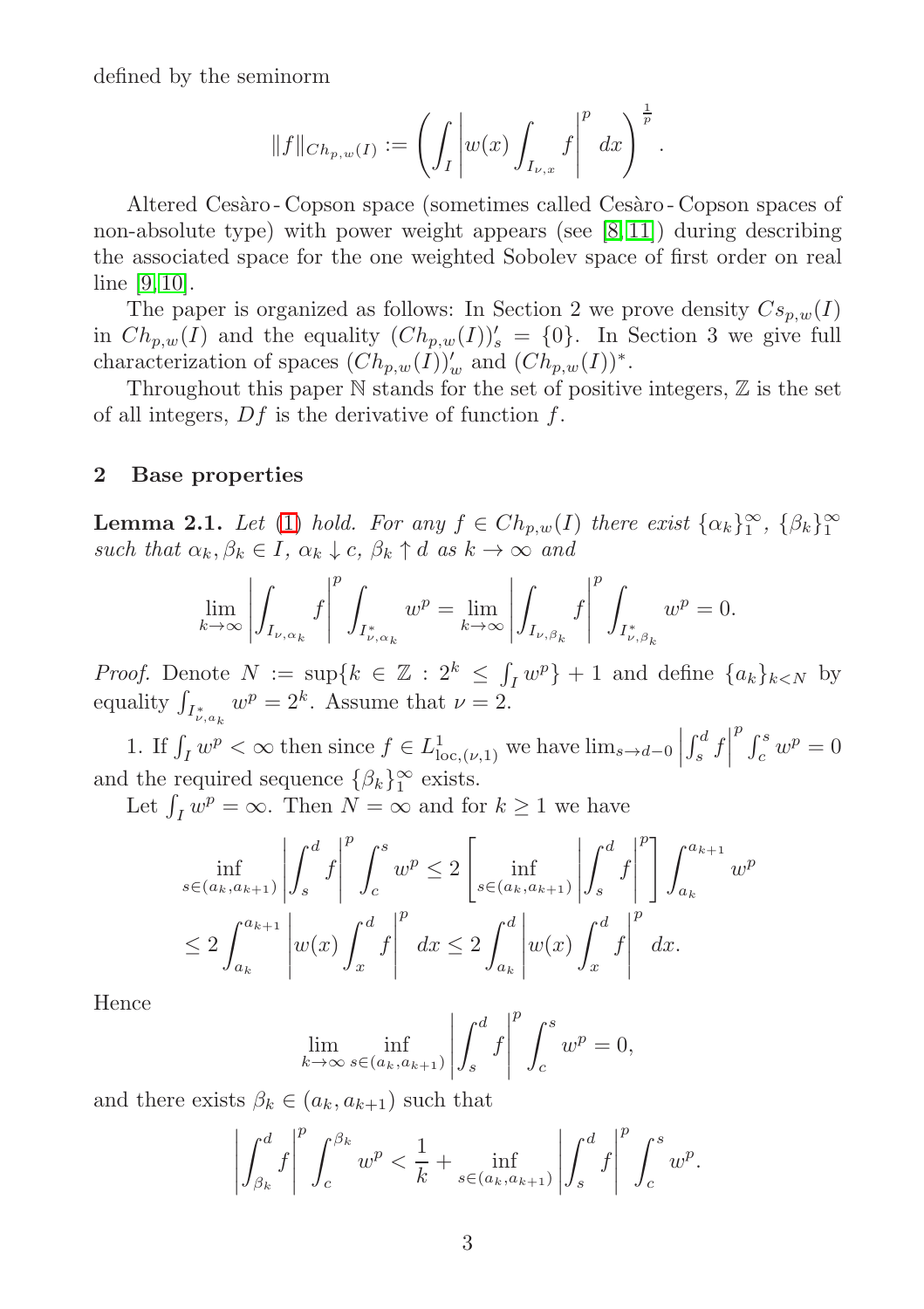Thus,  $\beta_k \uparrow d$  as  $k \to \infty$  and  $\lim_{k \to \infty}$  $\int_{\beta_k}^d f$  $\int_{c}^{p} \int_{c}^{\beta_k} w^p = 0.$ 

2. For  $k > 1$  we have

$$
\inf_{s \in (a_{-k}, a_{-k+1})} \left| \int_s^d f \right|^p \int_c^s w^p \le 2 \int_{a_{-k}}^{a_{-k+1}} \left| w(x) \int_x^d f \right|^p dx
$$
  

$$
\le 2 \int_c^{a_{-k+1}} \left| w(x) \int_x^d f \right|^p dx.
$$

And analogously step 1 we find a sequence  $\{\alpha_k\}_1^{\infty}$  such that  $\alpha_k \downarrow c$  as  $k \to \infty$ and  $\lim_{k\to\infty} \left| \int_{\alpha_k}^d f \right|^p \int_c^{\alpha_k} w^p = 0.$ The case  $\nu = 1$  is proved, analogously. □

<span id="page-3-1"></span>**Corollary 2.1.** Let [\(1\)](#page-1-0) hold. Then  $Cs_{p,w}(I)$  is dense in  $Ch_{p,w}(I)$ .

*Proof.* Assume that  $\nu = 2$ . Fix  $f \in Ch_{p,w}(I)$ . Let  $\{\alpha_k\}_1^{\infty}$ ,  $\{\beta_k\}_1^{\infty}$  be the sequences existence of which is proved in Lemma [2.1.](#page-2-0) For  $n \in \mathbb{N}$  we put  $f_n := f \chi_{[\alpha_n, \beta_n]}$ . Then  $f_n \in C s_{p,w}(I)$  and

$$
||f - f_n||_{Ch_{p,w}(I)}^p = \left[ \int_{\beta_n}^d + \int_{\alpha_n}^{\beta_n} + \int_c^{\alpha_n} \right] \left| w(x) \int_{I_{\nu,x}} (f - f_n) \right|^p dx
$$
  
\n
$$
= \int_{\beta_n}^d \left| w(x) \int_{I_{\nu,x}} f \right|^p dx + \left| \int_{I_{\nu,\beta_n}} f \right|^p \int_{\alpha_n}^{\beta_n} w^p +
$$
  
\n
$$
+ \int_c^{\alpha_n} w(x)^p \left| \int_{I_{\nu,x}} f - \int_{I_{\nu,\alpha_n}} f + \int_{I_{\nu,\beta_n}} f \right|^p dx
$$
  
\n
$$
\leq \int_{\beta_n}^d \left| w(x) \int_{I_{\nu,x}} f \right|^p dx + 4^p \left| \int_{I_{\nu,\beta_n}} f \right|^p \int_{I_{\nu,\beta_n}^*} w^p +
$$
  
\n
$$
+ 4^p \left| \int_{I_{\nu,\alpha_n}} f \right|^p \int_{I_{\nu,\alpha_n}^*} w^p + 4^p \int_c^{\alpha_n} \left| w(x) \int_{I_{\nu,x}} f \right|^p dx,
$$

that is  $\lim_{n\to\infty} ||f - f_n||_{Ch_{n,w}(I)} = 0$ . The case  $\nu = 1$  is proved, analogously. □

<span id="page-3-0"></span>**Lemma 2.2.** Let [\(1\)](#page-1-0) hold,  $[a, b] \subset I$  and  $h \in L^1([a, b])$ . For any  $\varepsilon > 0$ there exists  $f \in Cs_{p,w}(I)$  such that  $|f| = |h|$  on  $(a, b)$ , supp  $f \subset [a, b]$  and  $||f||_{Ch_{p,w}(I)} < \varepsilon.$ 

*Proof.* Fix an arbitrary  $\varepsilon > 0$ . Choose  $n > \frac{1}{\varepsilon} \int_a^b |h| \left[ \int_a^b w^p \right]^{\frac{1}{p}}$ . Let  $\{a_i\}_{i=0}^n$  be partition of  $[a, b]$  such that  $\int_{a_i}^{a_{i+1}} |h| = \frac{1}{n} \int_a^b |h|$ . For each  $i \in \{0, ..., n - 1\}$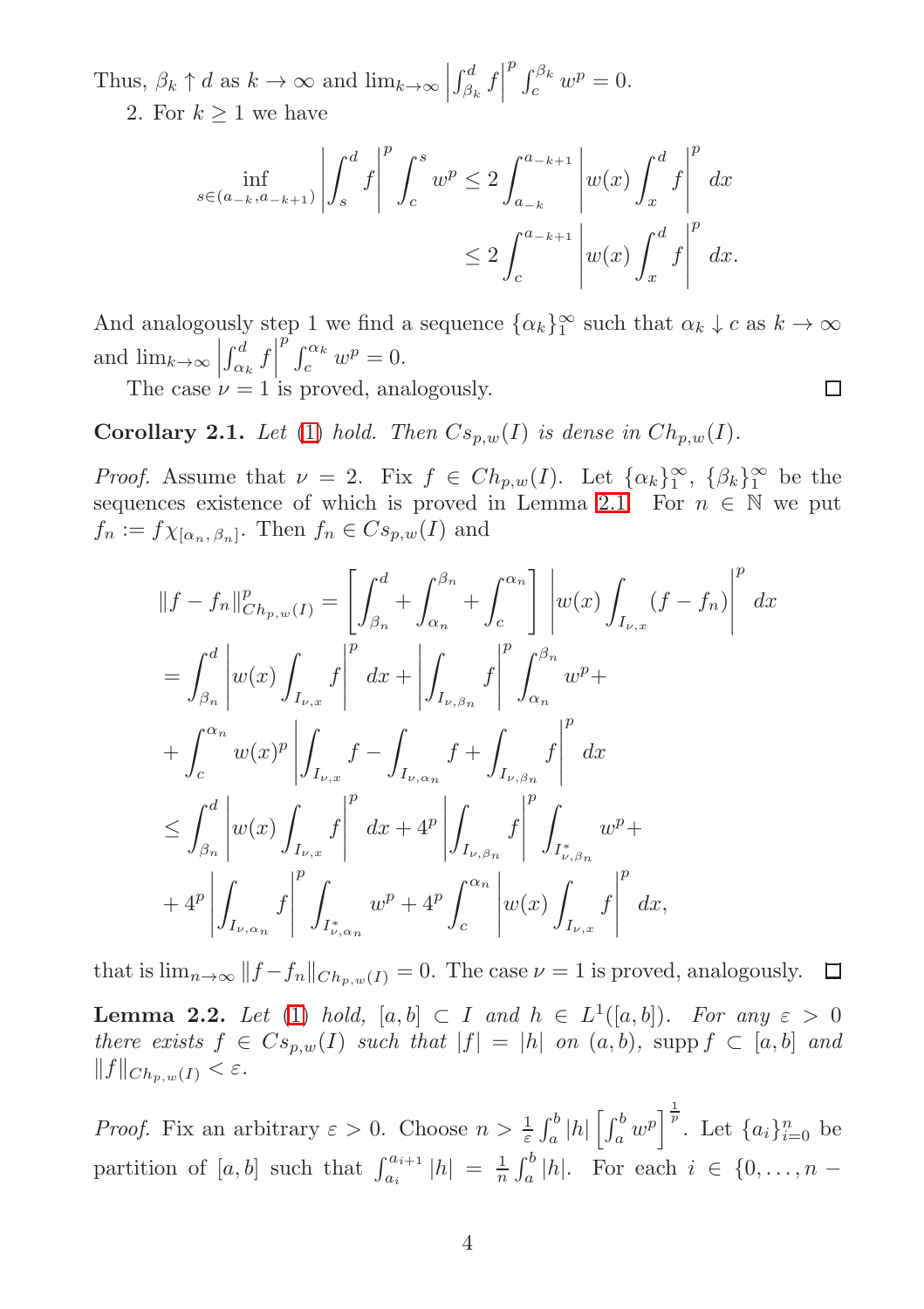1} we choose  $b_i \in [a_i, a_{i+1}]$  with property  $\int_{a_i}^{b_i} |h| = \int_{b_i}^{a_{i+1}} |h|$ . Put  $f :=$  $|h| \sum_{i=0}^{n-1} (\chi_{[a_i,b_i]} - \chi_{(b_i,a_{i+1})}).$  Then  $f \in Cs_{p,w}(I), |f| = |h|$  on  $(a,b)$  and

$$
||f||_{Ch_{p,w}(I)}^p = \int_a^b w(x)^p \left| \int_{I_x} f \right|^p dx = \sum_{i=0}^{n-1} \int_{a_i}^{a_{i+1}} w(x)^p \left| \int_{I_{\nu,x} \cap [a_i, a_{i+1}]} f \right|^p dx
$$
  

$$
\leq \sum_{i=0}^{n-1} \left[ \int_{a_i}^{a_{i+1}} |h| \right]^p \int_{a_i}^{a_{i+1}} w^p = \frac{1}{n^p} \left[ \int_a^b |h| \right]^p \int_a^b w^p < \varepsilon^p.
$$

Corollary 2.2. Let [\(1\)](#page-1-0) hold,  $g \in \mathfrak{M}(I)$ . If  $\mathcal{L}^1(\{x \in I : g(x) \neq 0\}) > 0$ , then  $\mathbf{J}_{Ch_{p,w}(I)}(g) = \infty.$ 

*Proof.* Fix  $g \in \mathfrak{M}(I)$  with  $\mathcal{L}^1(\{x \in I : g(x) \neq 0\}) > 0$  and arbitrary  $\varepsilon > 0$ . There exists  $[a, b] \subset I$  such that  $a < b$  and  $\mathcal{L}^1((a, b) \cap \{x \in I : g(x) \neq 0\}) > 0$ . By Lemma [2.2](#page-3-0) there exists  $f \in Ch_{p,w}(I)$  with the properties:  $||f||_{Ch_{p,w}(I)} < \varepsilon$ and  $|f| = 1$  on  $(a, b)$ . Hence

$$
\frac{\int_I |fg|}{\|f\|_{Ch_{p,w}(I)}} \ge \frac{1}{\varepsilon} \int_a^b |g|.
$$

□

Thus,  $\mathbf{J}_{Ch_{p,w}(I)}(g) = \infty$ .

<span id="page-4-0"></span>**Lemma 2.3.** Let [\(1\)](#page-1-0) hold,  $g \in \mathfrak{M}(I)$  is continuous on I and  $J_{Cs_{p,w}(I)}(g) < \infty$ . If  $\nu = 1$  then  $g(d - 0) = 0$ , if  $\nu = 2$  then  $g(c + 0) = 0$ .

*Proof.* The case  $\nu = 2$ . Assume that  $\delta_0 := \limsup_{s \to c+0} |g(s)| > 0$ . Let  $\delta \in (0, \delta_0)$  and  $E_{\delta} := \{x \in I : |g(x)| > \delta\}.$  Denote  $N := \sup\{k \in \mathbb{Z} : 2^k \leq \delta\}$  $\int_I w^p$  + 1 and define  $\{a_k\}_{k\lt N}$  by equality  $\int_{I^*_{\nu,a_k}} w^p = 2^k$ . Let  $k_0 < \min\{N, 0\}$ and  $A := \{j \leq k_0 : [a_{j-1}, a_j] \cap E_\delta \neq \emptyset\}$ . Then the set A is infinite and for any  $j \in A$  there exists  $[\alpha_j, \beta_j] \subset [a_{j-1}, a_j] \cap E_\delta$  such that  $\alpha_j < \beta_j$  and sgn  $g = const$ on  $[\alpha_j, \beta_j]$ . We take  $\gamma \in (1, 2^{\frac{1}{p}})$  and put

$$
f(x) := \sum_{j \in A} \frac{\gamma^{-j}}{\beta_j - \alpha_j} \operatorname{sgn} g(x) \chi_{[\alpha_j, \beta_j]}(x), \ x \in I.
$$

Then

$$
||f||_{Cs_{p,w}(I)}^p \le \sum_{k \le k_0} \int_{a_{k-1}}^{a_k} w^p \left[ \int_{a_{k-1}}^{a_{k_0}} |f| \right]^p \le \sum_{k \le k_0} 2^k \left[ \sum_{j=k}^{k_0} \int_{a_{j-1}}^{a_j} |f| \right]^p
$$
  

$$
\le \sum_{k \le k_0} 2^k \left[ \sum_{j=k}^0 \gamma^{-j} \right]^p \le (\gamma - 1)^{-p} \sum_{k \le 0} 2^k [\gamma^{-k+1} - 1]^p < \infty
$$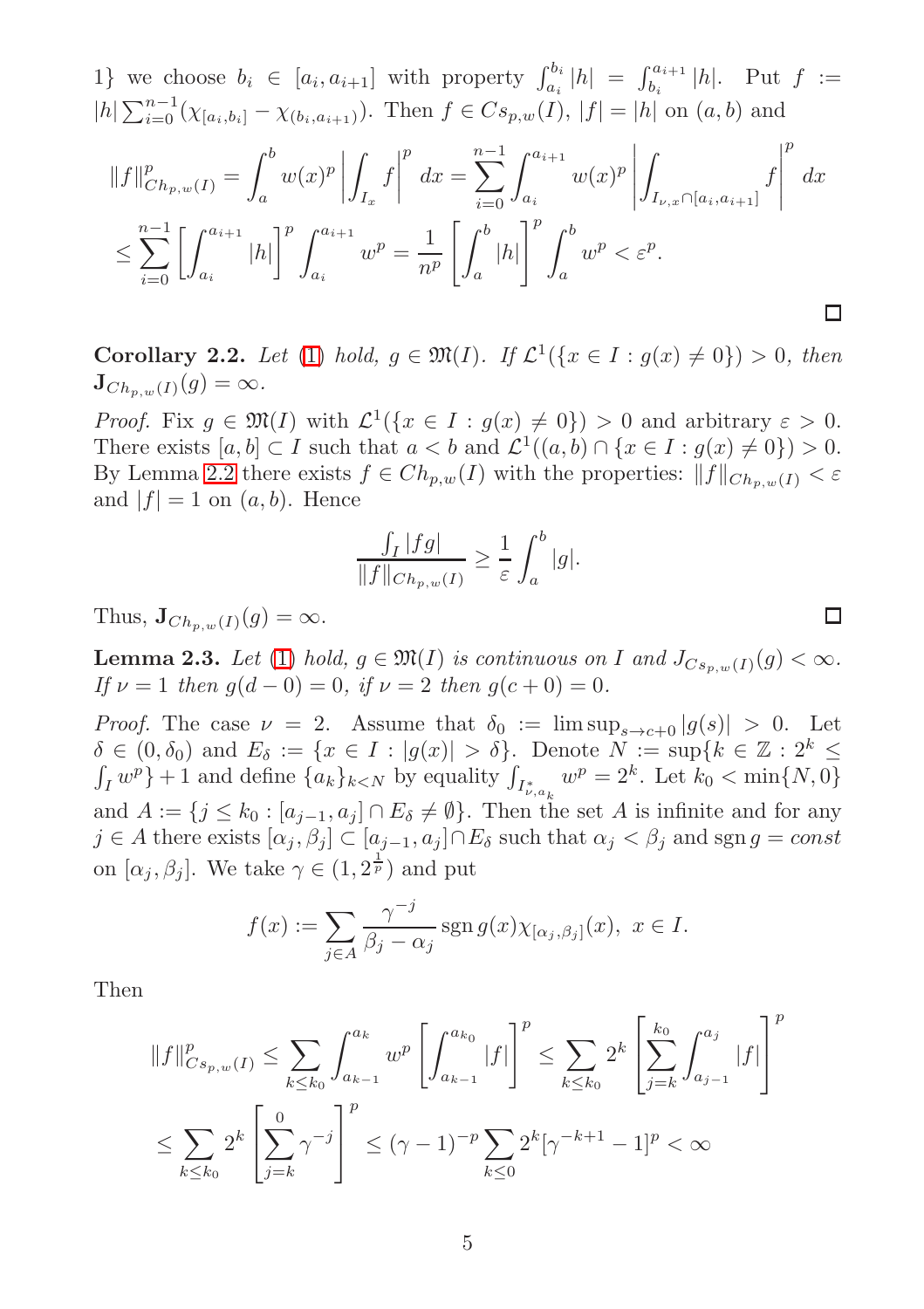and

$$
\int_I gf = \int_I |gf| \ge \delta \sum_{j \in A} \gamma^{-j} = \infty.
$$

Thus we get contradiction with  $J_{Cs_{n,w}(I)}(g) < \infty$ .

## 3 Characterization of dual spaces for  $Ch_{p,w}(I)$

<span id="page-5-0"></span>**Lemma 3.1.** Let [\(1\)](#page-1-0) hold,  $g \in \mathfrak{M}(I)$  and  $J_{Ch_{p,w}(I)}(g; C_0^{\infty}(I)) < \infty$ . Then g admits a representative  $\tilde{g} \in AC_{\text{loc}}(I)$ , the function  $D\tilde{g}$  belongs  $L_1^{p'}$  $\frac{p}{w}(I)$ , and  $J_{Ch_{p,w}(I)}(g; C_0^{\infty}(I)) \geq ||D\tilde{g}||_{L^{p'}_{\underline{1}}(I)}.$ w

*Proof.* Fix an arbitrary  $\phi \in C_0^{\infty}(I)$ . Put  $f := D\phi$ . Then  $f \in C_0^{\infty}(I)$  and  $||f||_{Ch_{p,w}(I)} = ||w\phi||_{L^p(I)} < \infty.$  Hence

$$
M := \sup_{\phi \in C_0^{\infty}(I)} \frac{\left| \int_I g D\phi \right|}{\|w\phi\|_{L^p(I)}} \leq J_{Ch_{p,w}(I)}(g; C_0^{\infty}(I)) < \infty.
$$

Put  $\Lambda \phi := \int_I g D\phi, \ \phi \in C_0^{\infty}(I)$ . By the Hahn-Banach theorem there exists an extension  $\tilde{\Lambda} \in (L^p_w(I))^*$  of the functional  $\Lambda$  with  $\|\Lambda\|_{(L^p_w(I))^*} \leq M$ . By the Riesz theorem there exists  $v \in L_1^{p'}$  $\frac{p'}{w}(I)$  such that  $\tilde{\Lambda}h = -\int_I v h, h \in L^p_w(I)$ . Hence  $v \in L^1_{loc}(I)$  and

$$
-\int_I v\phi = \int_I gD\phi, \quad \phi \in C_0^{\infty}(I).
$$

Therefore  $v$  is a weak derivative of the function  $g$ . In particular, (see [\[6,](#page-10-8) Theorem 7.13]), the function g admits a representative  $\tilde{g} \in AC_{loc}(I), D\tilde{g} \in L_1^{p'}$  $\frac{p}{\frac{1}{w}}(I)$ and

$$
J_{Ch_{p,w}(I)}(g; C_0^{\infty}(I)) \geq \sup_{\phi \in C_0^{\infty}(I)} \frac{\left| \int_I \phi D\tilde{g} \right|}{\|w\phi\|_{L^p(I)}} = \|D\tilde{g}\|_{L^{p'}_{\frac{1}{w}}(I)}.
$$

<span id="page-5-1"></span>**Theorem 3.1.** Let [\(1\)](#page-1-0) hold,  $g \in \mathfrak{M}(I)$ . Then  $J_{Ch_{p,w}(I)}(g; Cs_{p,w}(I)) < \infty$ if and only if g admits a representative  $\tilde{g} \in AC_{\text{loc}}(I)$  of the form  $\tilde{g}(x) =$  $(-1)^{\nu}\int_{I_{\nu,x}^*} D\tilde{g}, x \in I$ , and  $D\tilde{g} \in L_{\frac{1}{w}}^{p'}$  $\frac{1}{16}I_{w}^{p}(I)$ . In this case,  $J_{Ch_{p,w}(I)}(g; Cs_{p,w}(I)) =$  $||D\tilde{g}||_{L^{\frac{p'}{w}}_{\frac{1}{w}}(I)}.$ 

*Proof.* Necessity. By Lemma [3.1](#page-5-0) g admits a representative  $\tilde{g} \in AC_{loc}(I)$ , and  $D\tilde{g} \in L^{p'}_{\underline{1}}$  $\frac{p'}{w}(I)$ . By Hölder's inequality  $D\tilde{g} \in L^1_{loc,(\nu,2)}$ .

 $\Box$ 

□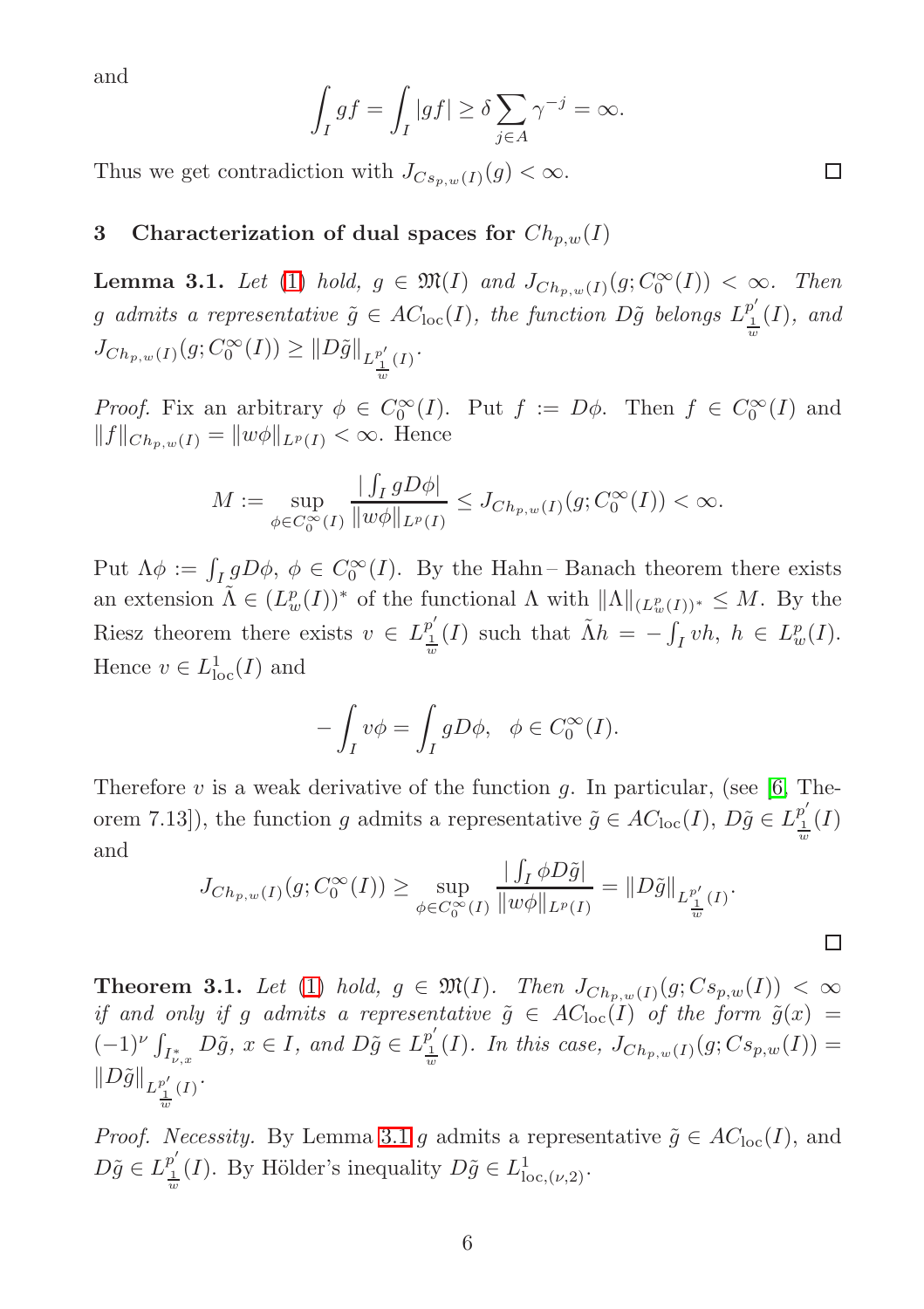Further,

$$
J_{Cs_{p,w}(I)}(\tilde{g}) \leq J_{Ch_{p,w}(I)}(g;Cs_{p,w}(I)) < \infty.
$$

By Lemma [2.3](#page-4-0) we have  $\tilde{g}(d-0) = 0$  if  $\nu = 1$ , or  $\tilde{g}(c+0) = 0$  if  $\nu = 2$ . From  $\tilde{g} \in AC_{\text{loc}}(I)$  we obtain the representation  $\tilde{g}(x) = \tilde{g}(s) - \int_x^s D\tilde{g}$  for any  $s \in I$ . Passing to the limit as  $s \to d - 0$  in case  $\nu = 1$ , or  $s \to c + 0$  in case  $\nu = 2$  we get  $\tilde{g}(x) = (-1)^{\nu} \int_{I_{\nu,x}^*} D\tilde{g}, x \in I.$ 

Also, by Lemma [3.1](#page-5-0) we have

$$
J_{Ch_{p,w}(I)}(g; Cs_{p,w}(I)) \geq J_{Ch_{p,w}(I)}(g; C_0^{\infty}(I)) \geq ||D\tilde{g}||_{L^{p'}_{\frac{1}{w}}(I)}.
$$

Sufficiency. Fix an arbitrary  $f \in Cs_{n,w}(I)$ . We have

$$
\int_I |fg| \le \int_I |f(x)| \left[ \int_{I^*_{\nu,x}} |D\tilde{g}| \right] dx = \int_I |D\tilde{g}(x)| \int_{I_{\nu,x}} |f| dx
$$
  

$$
\le \|D\tilde{g}\|_{L^{p'}_{\frac{1}{w}}(I)} \|f\|_{C s_p,w(I)} < \infty.
$$

Let  $\{\alpha_k\}_{1}^{\infty}$ ,  $\{\beta_k\}_{1}^{\infty}$  be the sequences existence of which is proved in Lemma [2.1.](#page-2-0) For  $n \in \mathbb{N}$  we put  $f_n := f \chi_{[\alpha_n, \beta_n]}$ . Then  $f_n \in Cs_{p,w}(I)$  and (see Corollary [2.1\)](#page-3-1)  $\lim_{n\to\infty} ||f - f_n||_{Ch_{p,w}(I)} = 0.$ 

By integrating by parts we obtain

$$
\int_I f_n g = \int_I f_n \tilde{g} = -\int_I \left[ \int_{I_{\nu,x}} f_n \right] D\tilde{g}(x) dx.
$$

By the dominated convergence theorem, we have  $\lim_{n\to\infty} \int_I f_n \tilde{g} = \int_I f \tilde{g}$  and

$$
\left| \int_I fg \right| \leq \limsup_{n \to \infty} \int_I \left| \int_{I_{\nu,x}} f_n \right| |D\tilde{g}(x)| dx \leq ||D\tilde{g}||_{L^{p'}_{\frac{1}{w}}(I)} ||f||_{Ch_{p,w}(I)}.
$$

□

Therefore,  $J_{Ch_{p,w}(I)}(g; Cs_{p,w}(I)) \leq ||D\tilde{g}||_{L^{p'}_{\frac{1}{w}}(I)} < \infty$ .

Remark. The conditions of Theorem [3.1](#page-5-1) are not sufficient for finiteness  $J_{Ch_{p,w}(I)}(g)$  due to the following reasons. If  $\int_I \left| f(x) \int_{I_{\nu,x}^*} h \right| dx < \infty$  for any  $h \in \mathfrak{M}(I)$  with  $||h||_{L^{\frac{p'}{w}}_{\frac{1}{w}}(I)} < \infty$  then by [\[9,](#page-10-6) Lemma 2.4]

$$
\sup_{h \in \mathfrak{M}(I)} \frac{\int_I \left| f(x) \int_{I^*_{\nu,x}} h \right| dx}{\|h\|_{L^{p'}_{\frac{1}{w}}(I)}} < \infty.
$$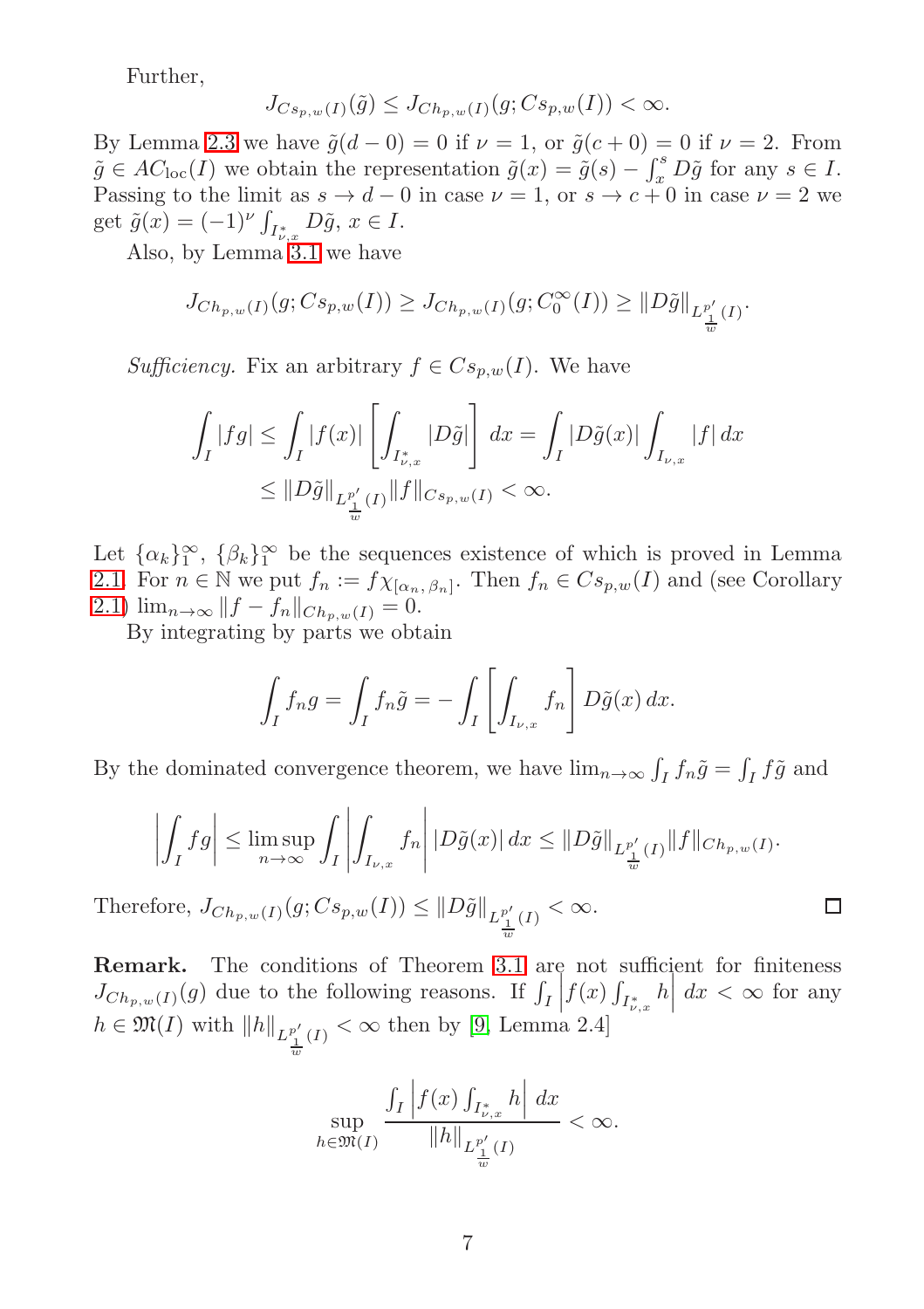However,

$$
\sup_{h \in \mathfrak{M}(I)} \frac{\int_I \left| f(x) \int_{I_{\nu,x}^*} h \right| dx}{\|h\|_{\omega}^1\|_{L^{p'}(I)}} = \sup_{h \in \mathfrak{M}(I), h \ge 0} \frac{\int_I |f(x)| \int_{I_{\nu,x}^*} h dx}{\|h\|_{\omega}^1\|_{L^{p'}(I)}} = \|f\|_{Cs_{p,w}(I)}.
$$

<span id="page-7-0"></span>**Theorem 3.2.** Let [\(1\)](#page-1-0) hold,  $g \in \mathfrak{M}(I)$ . Then  $J_{Ch_n,w}(I)(g) < \infty$  if and only if g admits a representative  $\tilde{g} \in AC_{loc}(I) \cap L^{\infty}(\tilde{I})$  of the form  $\tilde{g}(x) =$  $(-1)^{\nu}\chi_{I_{\nu,b}}(x)\int_{I_{\nu,x}^*}D\tilde{g}, x \in I$ , where  $b \in I$ , and  $D\tilde{g} \in L_{\frac{1}{w}}^{p'}$  $\frac{1}{w}(I)$ . In this case,  $J_{Ch_{p,w}(I)}(g) = ||D\tilde{g}||_{L^{p'}_{\frac{1}{w}}(I)}.$ 

*Proof.* Sufficiency. Fix an arbitrary  $f \in Ch_{p,w}(I)$ . We have

$$
\int_I |fg| \le ||\tilde{g}||_{L^{\infty}(I)} \int_{I_{\nu,b}} |f| < \infty.
$$

Let  $\{\alpha_k\}_{1}^{\infty}$ ,  $\{\beta_k\}_{1}^{\infty}$  be the sequences existence of which is proved in Lemma [2.1.](#page-2-0) For  $n \in \mathbb{N}$  we put  $f_n := f \chi_{[\alpha_n, \beta_n]}$ . Then  $f_n \in Cs_{p,w}(I)$  and (see Corollary [2.1\)](#page-3-1)  $\lim_{n\to\infty}$   $||f - f_n||_{Ch_{p,w}(I)} = 0$ . By the dominated convergence theorem, we have  $\lim_{n\to\infty} \int_I f_n \tilde{g} = \int_I f \tilde{g}$  and by Theorem [3.1](#page-5-1) we obtain

$$
\left| \int_I fg \right| \leq \lim_{n \to \infty} \left| \int_I f_n \tilde{g} \right| \leq \|D\tilde{g}\|_{L^{p'}_{\frac{1}{w}}(I)} \|f\|_{Ch_{p,w}(I)}.
$$

Therefore,  $J_{Ch_{p,w}(I)}(g) \leq ||D\tilde{g}||_{L^{p'}_{\underline{1}}(I)} < \infty$ .

*Necessity.* Denote  $E := \{x \in \overline{I} : |\tilde{g}(x)| > 0\}$ . Since  $|\tilde{g}|$  is continuous on I, the set E is open. Assume that  $\mathcal{L}^1(I^*_{\nu,b}\cap E) > 0$  for any  $b \in I$ . Then there exists sequence  $\{[a_k, b_k]\}_1^{\infty}$  of disjoint intervals such that  $m_k := \min_{x \in [a_k, b_k]} |\tilde{g}(x)| >$ 0. Put  $\theta_k := \frac{b_k - a_k}{km_k}$ . By Lemma [2.2](#page-3-0) there exists  $f_k \in Cs_{p,w}(I)$  with properties:  $||f_k||_{Ch_{p,w}(I)} < 2^{-k}$ , supp  $f_k \subset [a_k, b_k]$  and  $|f_k| = \theta_k$  on  $(a_k, b_k)$ . Then for the function  $\hat{f} := \sum_{k=1}^{\infty} f_k$  we have  $||f||_{Ch_{p,w}(I)} \leq 1$  and

$$
\int_I |fg| \geq \sum_{k=1}^{\infty} \theta_k m_k (b_k - a_k) = \sum_{k=1}^{\infty} \frac{1}{k} = \infty.
$$

This contradicts the relation  $J_{Ch_{p,w}(I)}(g) < \infty$ .

Fix  $a \in I$ . Assume that  $g \notin L^{\infty}(I_{\nu,a})$ . Then there exists  $h \in L^1(I_{\nu,a})$ such that  $\int_{I_{\nu,a}} |hg| = \infty$ . Let  $\{a_k\}_{k=0}^{\infty}$ , where  $a_0 = a$ , be partition of  $I_{\nu,a}$ . By Lemma [2.2](#page-3-0) there exists  $f_k \in Cs_{p,w}(I)$  with properties:  $||f_k||_{Ch_{p,w}(I)} < 2^{-k}$ , supp  $f_k \subset (I_{\nu,a_k} \setminus I_{\nu,a_{k+1}})$  and  $|f_k| = |h|$  on interior of  $I_{\nu,a_k} \setminus I_{\nu,a_{k+1}}$ . Then for the function  $f := \sum_{k=1}^{\infty} f_k$  we have  $||f||_{Ch_{p,w}(I)} \leq 1$  and

$$
\int_I |fg| \ge \int_{I_{\nu,a}} |hg| = \infty.
$$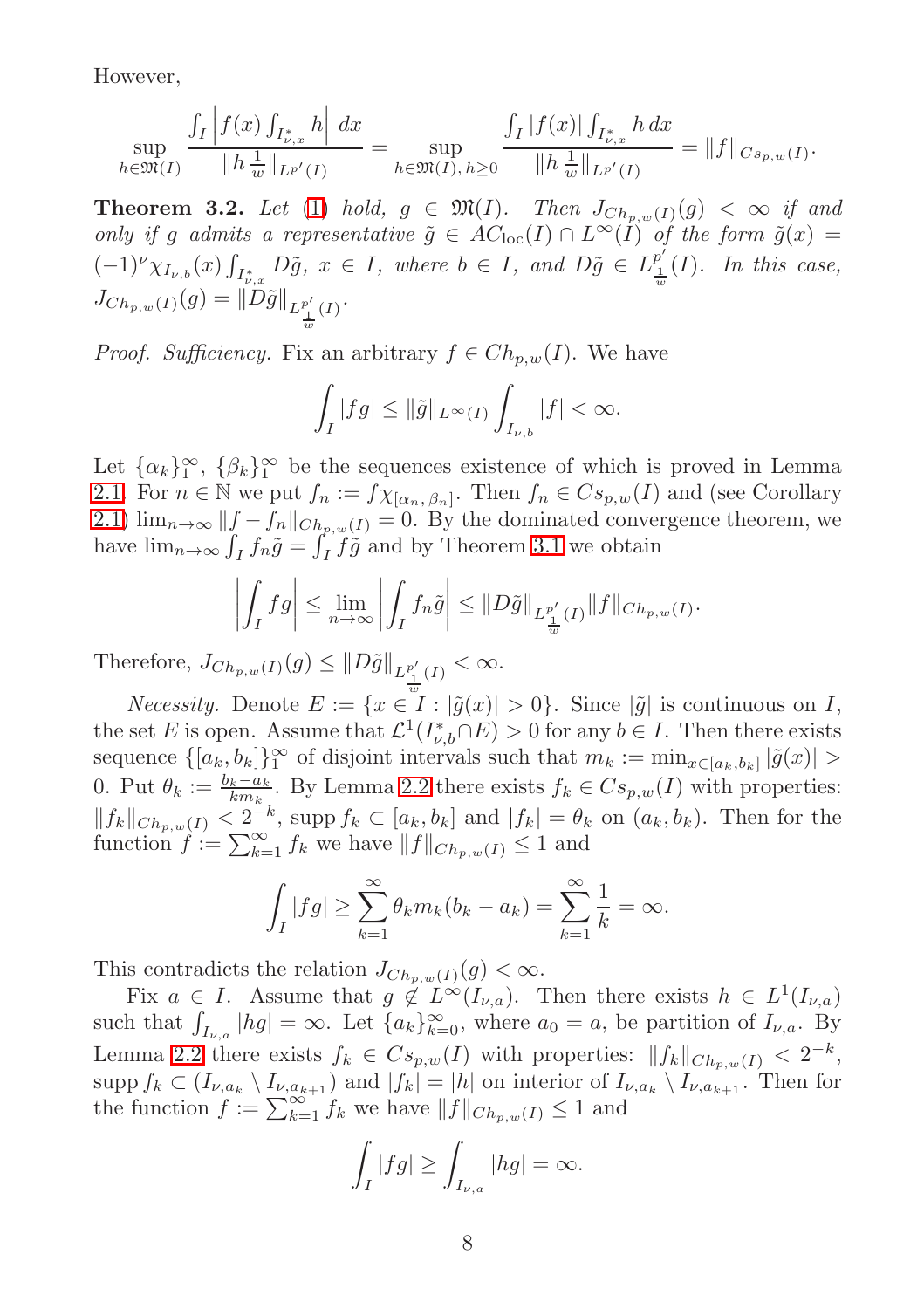This contradicts the relation  $J_{Ch_{p,w}(I)}(g) < \infty$ .

The rest of the statements follow from Theorem [3.1.](#page-5-1)

**Corollary 3.1.** Let [\(1\)](#page-1-0) hold and  $\nu = 1$ . Then for each  $f \in L^1_{loc, (\nu, 1)}$  the equalities  $||f||_{(Ch_{p,w}(I))_{w,w}^{\downarrow}} = ||f||_{Ch_{p,w}(I)}$  and  $||f||_{(Ch_{p,w}(I))_{w,s}^{\downarrow}} = ||f||_{Cs_{p,w}(I)}$ hold. Moreover,  $(Ch_{p,w}(I))_{w,w}^{\downarrow} = Ch_{p,w}(I), (Ch_{p,w}(I))_{w,s}^{\downarrow} = Cs_{p,w}(I).$ 

 $\Box$ 

*Proof.* Fix an arbitrary  $f \in L^1_{loc,(\nu,1)}$ . Let  $g \in \mathfrak{M}(I)$  be a non-negative and non-increasing function. By Theorem [3.2](#page-7-0)  $g \in (Ch_{p,w}(I))'_w$  if and only if g admits a representative  $\tilde{g} \in AC_{\text{loc}}(I) \cap L^{\infty}(I)$  of the form  $\tilde{g}(x) = (-1)^{\nu} \chi_{I_{\nu,b}}(x) \int_{I_{\nu,x}^*} D\tilde{g},$ 

 $x \in I$ , where  $b \in I$ ,  $D\tilde{g}$  is non-negative and belongs to  $L_1^{p'}$  $\frac{p}{w}(I)$ . Hence

$$
||f||_{(Ch_{p,w}(I))_{w,w}^{\downarrow}} = \sup_{b \in I} \sup_{0 \le h \in L_{\frac{1}{w}}^{p'}(I_{\nu,b}) \cap L^{1}(I_{\nu,b})} \frac{\left| \int_{I_{\nu,b}} f(x) \left[ \int_{I_{\nu,b} \cap I_{\nu,x}^{*}} h \right] dx \right|}{||h||_{L_{\frac{1}{w}}^{p'}(I_{\nu,b})}}
$$
  
= ||f||\_{Ch\_{p,w}(I)}

and, analogously,  $||f||_{(Ch_{p,w}(I))_{w,s}^{\downarrow}} = ||f||_{Cs_{p,w}(I)}$ .

Since for any  $b \in I$  there is  $h \in (Ch_{p,w}(I))'_{w}$  such that  $h(x) = 1$  for  $x \in I_{\nu,b}$ , then  $(Ch_{p,w}(I))_{w,w}^{\downarrow} \subset L_{\text{loc},(\nu,1)}^{1}$  and  $(Ch_{p,w}(I))_{w,s}^{\downarrow} \subset L_{\text{loc},(\nu,1)}^{1}$ . Thus,  $(Ch_{p,w}(I))_{w,w}^{\downarrow} = Ch_{p,w}(I)$  and  $(Ch_{p,w}(I))_{w,s}^{\downarrow} = Cs_{p,w}(I)$ . ◻

**Theorem 3.3.** Let [\(1\)](#page-1-0) hold. For any  $\Lambda \in (Ch_{p,w}(I))^*$  there exists  $h \in L_1^{p'}$  $\frac{1}{1}(I),$  $\boldsymbol{w}$ such that

<span id="page-8-0"></span>
$$
\Lambda f = \int_I h(x) \left[ \int_{I_{\nu,x}} f \right] dx, \quad f \in Ch_{p,w}(I), \tag{2}
$$

and  $||\Lambda||_{(Ch_{p,w}(I))^*} = ||h||_{L_{\frac{1}{w}}^{p'}(I)}.$ 

*Proof.* Fix an arbitrary  $\Lambda \in (Ch_{p,w}(I))^*$ . Let  $\overline{\Lambda}$  be restriction  $\Lambda$  on  $Cs_{p,w}(I)$ . Then  $\bar{\Lambda} \in (Cs_{p,w}(I))^*$  and there exists function  $g \in (Cs_{p,w}(I))'_{s}$  such that  $\bar{\Lambda}f = \int_I fg$  for any  $f \in Cs_{p,w}(I)$ . Consequently, for any  $f \in Cs_{p,w}(I)$  we have

$$
\left| \int_I fg \right| = |\bar{\Lambda}f| = |\Lambda f| \le ||\Lambda||_{(Ch_{p,w}(I))^*} ||f||_{Ch_{p,w}(I)},
$$

that is  $J_{Ch_{p,w}(I)}(g; Cs_{p,w}(I)) \leq \|\Lambda\|_{(Ch_{p,w}(I))^*} < \infty$ . By Theorem [3.1](#page-5-1) g admits a representative  $\tilde{g} \in \tilde{AC}_{\text{loc}}(I)$  of the form  $\tilde{g}(x) = (-1)^{\nu} \int_{I^*_{\nu,x}} D\tilde{g}, x \in I$ ,  $D\tilde{g} \in$  $L_1^{p'}$  $\frac{1}{w}(I)$ , and  $J_{Ch_{p,w}(I)}(g; Cs_{p,w}(I)) = ||D\tilde{g}||_{L^{p'}_{\underline{1}}(I)}.$ 

Fix any  $f \in Ch_{p,w}(I)$ . Let  $\{\alpha_k\}_{1}^{\infty}$ ,  $\{\beta_k\}_{1}^{\infty}$  be the sequences existence of which is proved in Lemma [2.1.](#page-2-0) For  $n \in \mathbb{N}$  we put  $f_n := f \chi_{[\alpha_n, \beta_n]}$ . Then  $f_n \in$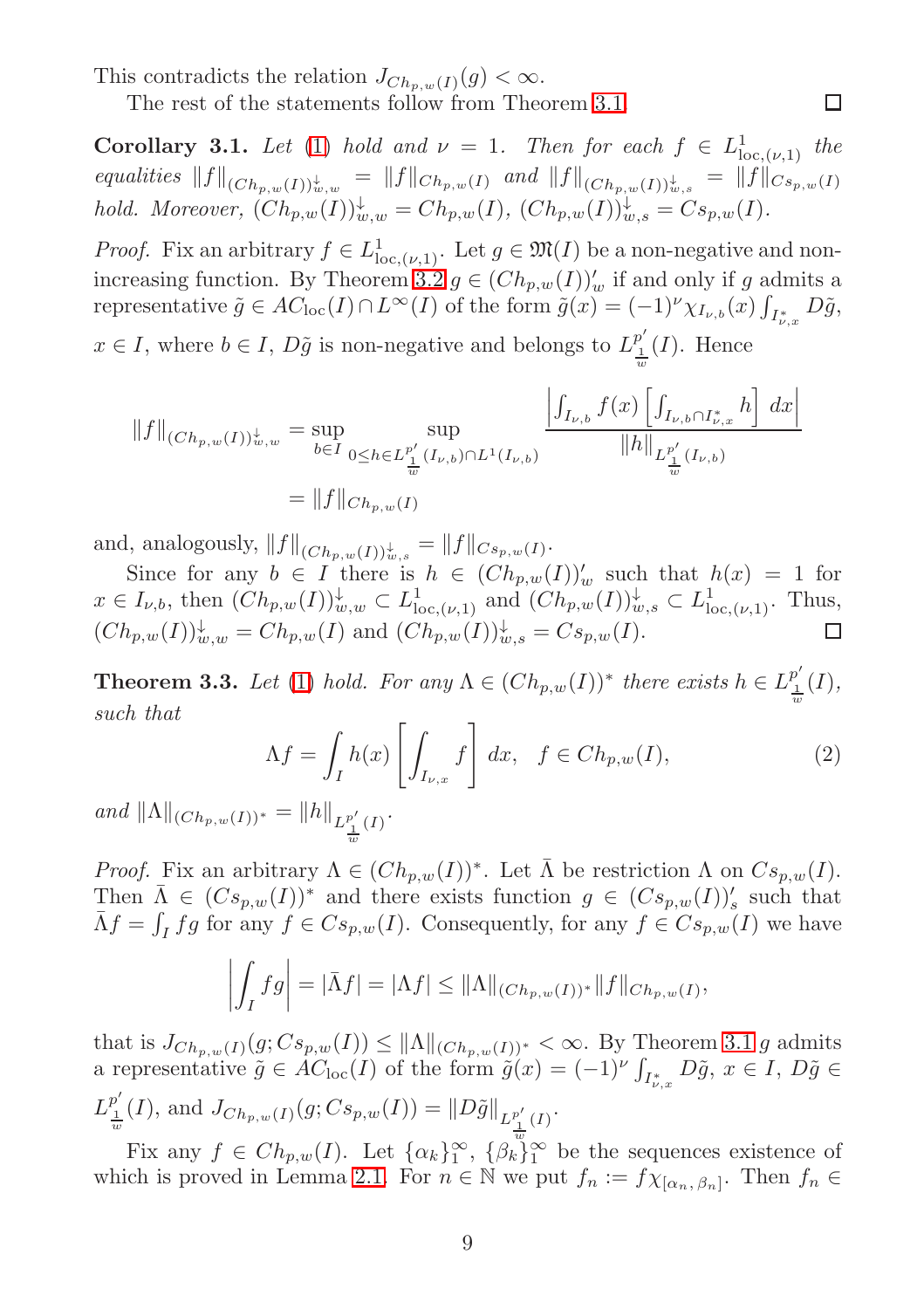$Cs_{p,w}(I)$ ,  $\lim_{n\to\infty}||f - f_n||_{Ch_{p,w}(I)} = 0$  (see Corollary [2.1\)](#page-3-1) and, consequently,  $\Lambda f = \lim_{n \to \infty} \Lambda f_n$ .

The case  $\nu = 2$ . We write

$$
\Lambda f_n = \bar{\Lambda} f_n = (-1)^{\nu} \int_{\alpha_n}^{\beta_n} f(x) \left[ \int_{I_{\nu,x}^*} D\tilde{g} \right] dx
$$
  
\n
$$
= \int_I D\tilde{g}(y) \left[ \int_{\alpha_n}^{\beta_n} f(x) \chi_{(c,x]}(y) dx \right] dy = \int_c^{\beta_n} D\tilde{g}(y) \left[ \int_{\max\{\alpha_n, y\}}^{\beta_n} f \right] dy
$$
  
\n
$$
= \left[ \int_c^{\alpha_n} D\tilde{g} \right] \left[ \int_{\alpha_n}^d f - \int_{\beta_n}^d f \right] + \int_{\alpha_n}^{\beta_n} D\tilde{g}(y) \left[ \int_y^d f - \int_{\beta_n}^d f \right] dy
$$
  
\n
$$
= \int_{\alpha_n}^{\beta_n} D\tilde{g}(y) \left[ \int_{I_{\nu,y}} f \right] dy + \left[ \int_{I_{\nu,\alpha_n}} f \right] \int_{I_{\nu,\alpha_n}^*} D\tilde{g} - \left[ \int_{I_{\nu,\beta_n}} f \right] \int_{I_{\nu,\beta_n}^*} D\tilde{g}.
$$

Analogously in case  $\nu = 1$  we have

$$
\Lambda f_n = \bar{\Lambda} f_n = (-1)^{\nu} \int_{\alpha_n}^{\beta_n} f(x) \left[ \int_{I_{\nu,x}^*} D\tilde{g} \right] dx
$$
  
\n
$$
= (-1)^{\nu} \int_{\alpha_n}^{\beta_n} D\tilde{g}(y) \left[ \int_{I_{\nu,y}} f \right] dy - (-1)^{\nu} \left[ \int_{I_{\nu,\alpha_n}} f \right] \int_{I_{\nu,\alpha_n}^*} D\tilde{g} + (-1)^{\nu} \left[ \int_{I_{\nu,\beta_n}} f \right] \int_{I_{\nu,\beta_n}^*} D\tilde{g}.
$$

Since  $D\tilde{g} \in L_1^{p'}$  $\lim_{w \to \infty}$  (I) by Lemma [2.1](#page-2-0) we have  $\lim_{n \to \infty}$  $\int_{I_{\nu,\alpha_n}} f \cdot \int_{I_{\nu,\alpha_n}^*} D\tilde{g}$  = 0 and  $\lim_{n\to\infty}$  $\left|\int_{I_{\nu,\beta_n}} f \cdot \int_{I_{\nu,\beta_n}^*} D\tilde{g}\right| = 0$ . Besides that  $(D\tilde{g}(\cdot) \int_{I_{\nu,\cdot}} f) \in L^1(I)$  and by Lebesgue dominated theorem we get

$$
\lim_{n \to \infty} \int_{\alpha_n}^{\beta_n} D\tilde{g}(x) \left[ \int_{I_{\nu,x}} f \right] dx = \int_I D\tilde{g}(x) \left[ \int_{I_{\nu,x}} f \right] dx.
$$

 $\Box$ 

Putting  $h := (-1)^{\nu} D\tilde{g}$ , we have [\(2\)](#page-8-0) and  $||\Lambda||_{(Ch_{p,w}(I))^*} = ||h||_{L_{\underline{1}}^{p'}(I)}$ . w

## <span id="page-9-0"></span>References

[1] S.V. Astashkin, L. Maligranda, Geometry of Cesàro function spaces, Funktsional. Anal. i Prilozhen. 45:1 (2011), 79–83; English transl.: Funct. Anal. Appl. 45 (2011), 64–68.